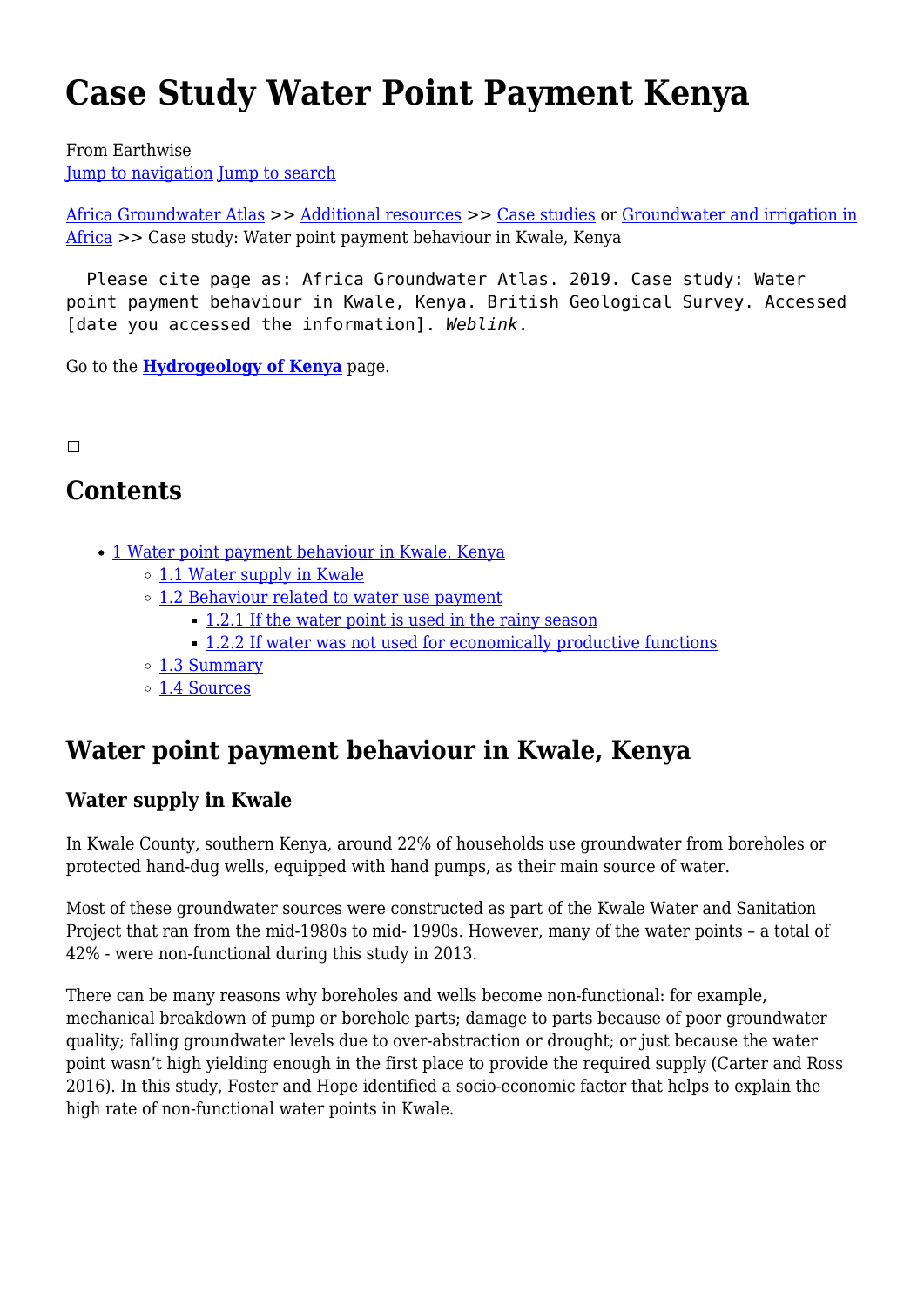

A water pump installed in Kwale County. Image credit: [Integrity Action 2015](https://integrityaction.org/update/notes-from-field-integrity-action%E2%80%99s-president-visits-lunga-lunga-kenya)

## **Behaviour related to water use payment**

Many of these water points are managed by community associations that charge water use fees from their members to cover water point maintenance. Foster and Hope (2016) identified that although water user fees are used for maintenance of such water sources, the fees are not always paid in full by users. A household survey of an audit of fee payment records in 2013 – 14, and including some records stretching back to 1987, showed that nearly 30% of water user fees were not paid. Even where fees were paid, only about 66% to 75% of payments were made in the same year as they were due.

The authors point out that in Kwale County, as across Africa, the socioeconomics of water bill payment is complex, and differs between individual and communal water points. For example, it is very hard to exclude people who do not pay from using a communal point source. Whereas Foster and Hope found 30% of communal water point fees unpaid, water providers to individual households found that the corresponding figure was just 9% (WASREB 2014, cited in Foster and Hope 2016).

When the authors asked people their reasons for not paying, the commonest reason was the users' lack of funds (10.4%). However, 7.4% gave others' non-payment as a reason; and 1.6% said they did not pay because they did not believe that the funds would be used for maintenance. This highlights the difference between **ability to pay** and **willingness to pay**.

The authors found that user fees for communal water points were less likely to be paid in certain circumstances:

## **If the water point is used in the rainy season**

In the rainy season, the relative value of a groundwater source is low, which further decreases the willingness of users to pay for it. Almost 20% of people reported supplemented their drinking water supply with rain and river water in rainy season.

Foster and Hope considered that, in areas with good availability of seasonal water sources, careful consideration should be given to the whether community-managed hand pumps are the most sustainable water provision option. Especially in situations where households are dispersed, other options such as protected family wells could be more successful, as they remove the need for community scale revenue collection.

## **If water was not used for economically productive functions**

People who used water for economically productive purposes were more likely to pay fees.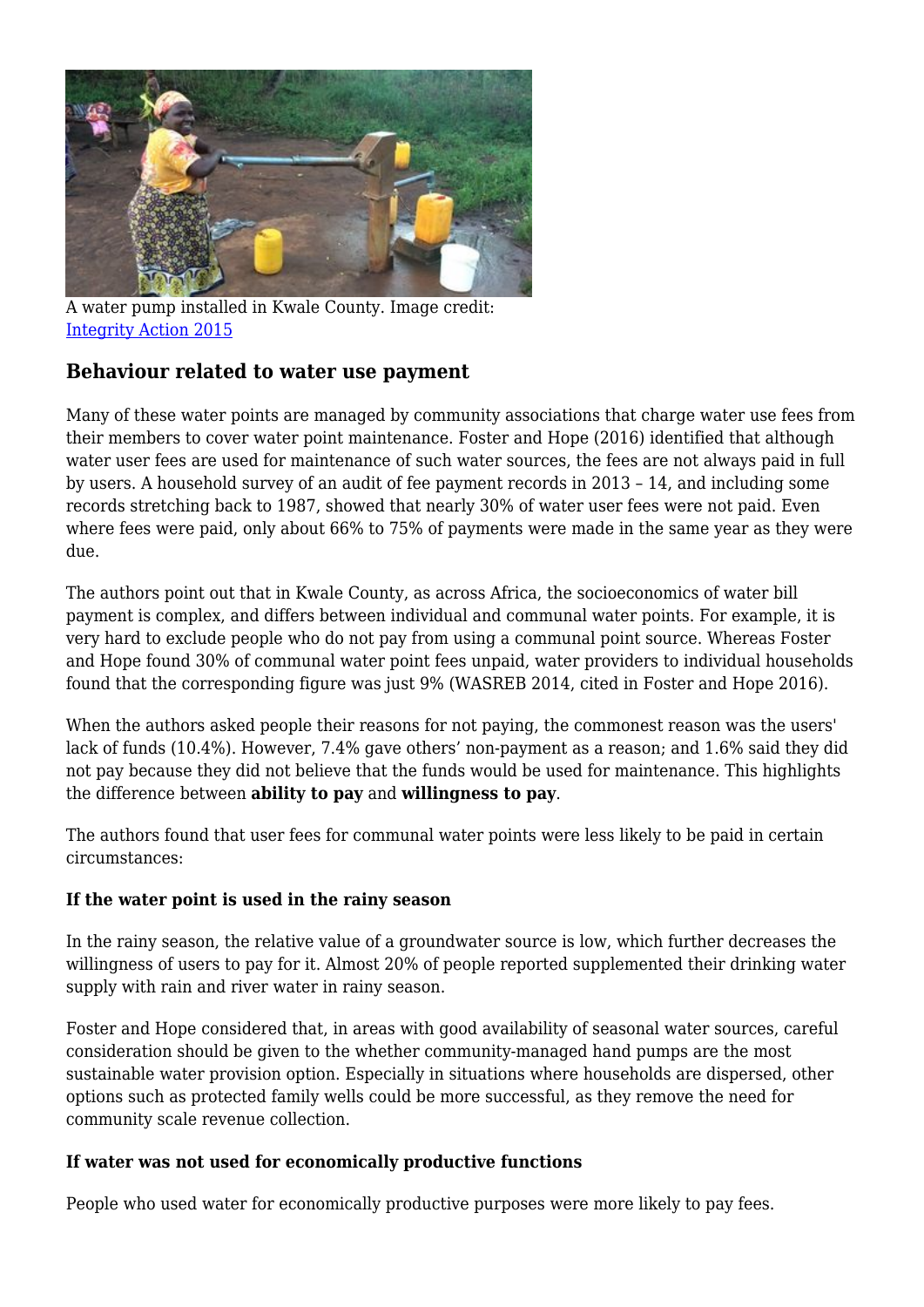Foster and Hope recommended that water points could be made more financially sustainable if productive uses of the water were considered while planning, designing and managing water provision systems.

#### **Summary**

A good understanding of this type of behaviour at the household or individual level could help water point providers better understand the dynamics of, and design more effective systems for, revenue collection in a specific context.

#### **Sources**

This case study is based primarily on the following paper:

Foster T and Hope R. 2016. **[A multi-decadal and social-ecological systems analysis of](https://upgro.files.wordpress.com/2018/01/tim-foster-2018.pdf) [community waterpoint payment behaviours in rural Kenya](https://upgro.files.wordpress.com/2018/01/tim-foster-2018.pdf)**. Journal of Rural Studies, 47, 85-96. doi.org/10.1016/j.scitotenv.2017.12.302

Other sources are:

Carter RC and Ross I. 2016. Beyond 'functionality' of handpump-supplied rural water services in developing countries. Waterlines 35 (1). doi: 10.3362/1756-3488.2016.008

Government of Kenya Water Services Regulatory Board (WASREB).2014. Impact: a Performance Review of Kenya's Water Services Sector 2012-2013. Water Services Regulatory Board, Nairobi.

Kenya National Bureau of Statistics (KNBS). 2012. The 2009 Kenya Population and Housing Census. In: Analytical Report on Housing Conditions, Amenities and Household Assets, vol. XI. Kenya National Bureau of Statistics, Nairobi

Return to [Africa Groundwater Atlas](http://earthwise.bgs.ac.uk/index.php/Africa_Groundwater_Atlas_Home) >> [Additional resources](http://earthwise.bgs.ac.uk/index.php/Additional_resources) >> [Case studies](http://earthwise.bgs.ac.uk/index.php/Case_studies) or [Groundwater and](http://earthwise.bgs.ac.uk/index.php/Groundwater_irrigation_in_Africa) [irrigation in Africa](http://earthwise.bgs.ac.uk/index.php/Groundwater_irrigation_in_Africa)

#### Retrieved from

'[http://earthwise.bgs.ac.uk/index.php?title=Case\\_Study\\_Water\\_Point\\_Payment\\_Kenya&oldid=41414'](http://earthwise.bgs.ac.uk/index.php?title=Case_Study_Water_Point_Payment_Kenya&oldid=41414) [Categories:](http://earthwise.bgs.ac.uk/index.php/Special:Categories)

- [Case study](http://earthwise.bgs.ac.uk/index.php/Category:Case_study)
- [Additional resources](http://earthwise.bgs.ac.uk/index.php/Category:Additional_resources)
- [Africa Groundwater Atlas](http://earthwise.bgs.ac.uk/index.php/Category:Africa_Groundwater_Atlas)

## **Navigation menu**

## **Personal tools**

- Not logged in
- [Talk](http://earthwise.bgs.ac.uk/index.php/Special:MyTalk)
- [Contributions](http://earthwise.bgs.ac.uk/index.php/Special:MyContributions)
- [Log in](http://earthwise.bgs.ac.uk/index.php?title=Special:UserLogin&returnto=Case+Study+Water+Point+Payment+Kenya&returntoquery=action%3Dmpdf)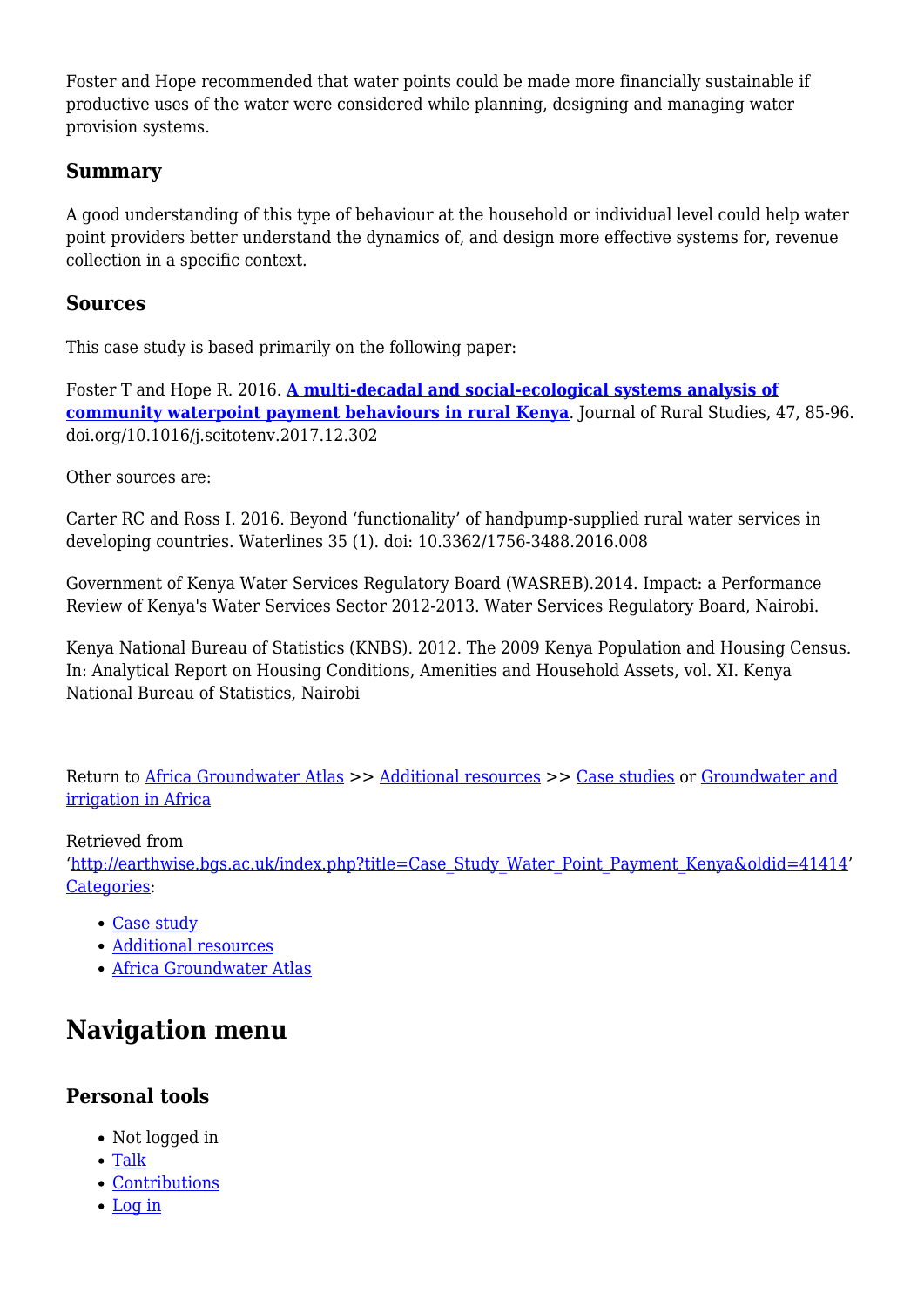[Request account](http://earthwise.bgs.ac.uk/index.php/Special:RequestAccount)

## **Namespaces**

- [Page](http://earthwise.bgs.ac.uk/index.php/Case_Study_Water_Point_Payment_Kenya)
- [Discussion](http://earthwise.bgs.ac.uk/index.php?title=Talk:Case_Study_Water_Point_Payment_Kenya&action=edit&redlink=1)

 $\Box$ 

## **Variants**

## **Views**

- [Read](http://earthwise.bgs.ac.uk/index.php/Case_Study_Water_Point_Payment_Kenya)
- [Edit](http://earthwise.bgs.ac.uk/index.php?title=Case_Study_Water_Point_Payment_Kenya&action=edit)
- [View history](http://earthwise.bgs.ac.uk/index.php?title=Case_Study_Water_Point_Payment_Kenya&action=history)
- [PDF Export](http://earthwise.bgs.ac.uk/index.php?title=Case_Study_Water_Point_Payment_Kenya&action=mpdf)

 $\Box$ 

## **More**

## **Search**

Search Go

## **Navigation**

- [Main page](http://earthwise.bgs.ac.uk/index.php/Main_Page)
- [Recent changes](http://earthwise.bgs.ac.uk/index.php/Special:RecentChanges)
- [Random page](http://earthwise.bgs.ac.uk/index.php/Special:Random)
- [Help about MediaWiki](https://www.mediawiki.org/wiki/Special:MyLanguage/Help:Contents)

## **Tools**

- [What links here](http://earthwise.bgs.ac.uk/index.php/Special:WhatLinksHere/Case_Study_Water_Point_Payment_Kenya)
- [Related changes](http://earthwise.bgs.ac.uk/index.php/Special:RecentChangesLinked/Case_Study_Water_Point_Payment_Kenya)
- [Special pages](http://earthwise.bgs.ac.uk/index.php/Special:SpecialPages)
- [Permanent link](http://earthwise.bgs.ac.uk/index.php?title=Case_Study_Water_Point_Payment_Kenya&oldid=41414)
- [Page information](http://earthwise.bgs.ac.uk/index.php?title=Case_Study_Water_Point_Payment_Kenya&action=info)
- [Cite this page](http://earthwise.bgs.ac.uk/index.php?title=Special:CiteThisPage&page=Case_Study_Water_Point_Payment_Kenya&id=41414)
- **[Browse properties](http://earthwise.bgs.ac.uk/index.php/Special:Browse/:Case-5FStudy-5FWater-5FPoint-5FPayment-5FKenya)**
- This page was last modified on 2 July 2019, at 11:58.
- [Privacy policy](http://earthwise.bgs.ac.uk/index.php/Earthwise:Privacy_policy)
- [About Earthwise](http://earthwise.bgs.ac.uk/index.php/Earthwise:About)
- [Disclaimers](http://earthwise.bgs.ac.uk/index.php/Earthwise:General_disclaimer)